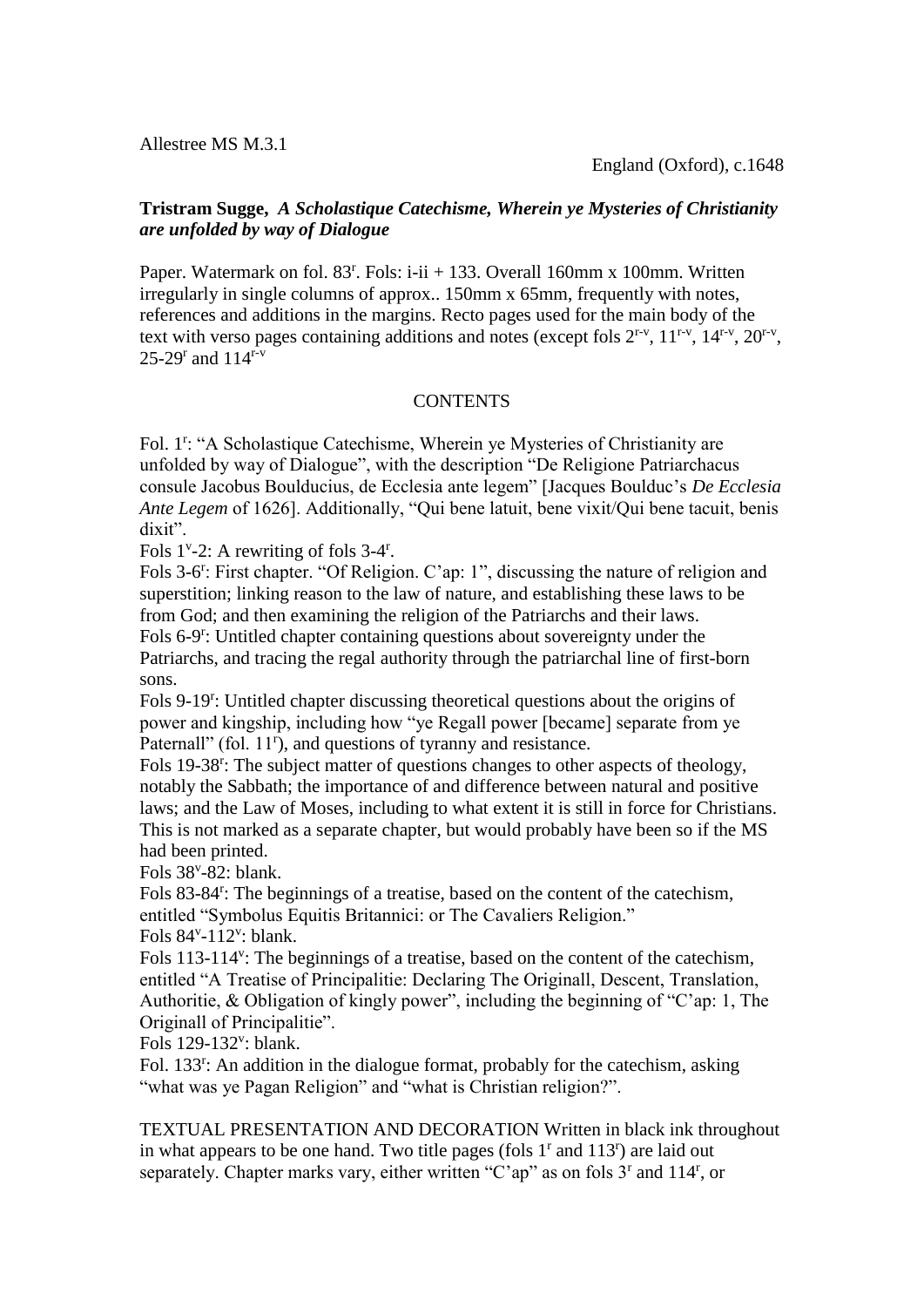indicated by the mark "C"" in the margins as on fols 6<sup>r</sup> and 9<sup>r</sup>. Footnotes are marked by either an 'X', circle and dot, drawing of a hand, four dots in a diamond shape, or written indication of the footnote's location.

BINDING Brown spine and corners with blue fabric. Almost certainly rebound after writing due to the closeness of script to the spine, which sometimes renders it illegible.

PROVENANCE The catechism is not signed, but is by Tristram Sugge (b. 1610) of Wadham College, Oxford. Sugge was catechist of Wadham in 1633, 1643, 1644 and 1647 (R. Gardiner (ed.), *The Registers of Wadham College, Oxford, From 1613 to 1719* (London, 1889), p. 89). He was expelled by the Parliamentarians in 1648 and returned in 1660. He died in 1661, and probably bequeathed this and his other manuscript notebooks to Richard Allestree, Regius Professor of Divinity from 1663 (N. Tyacke, 'Religious Controversy' in N.Tyacke (ed.), *The History of the University of Oxford – Volume IV, Seventeenth-Century Oxford* (Oxford, 1997), p. 593). His works now reside in the Allestree Library at Christ Church (shelf-marks M.3.1, M.3.6, M.3.7, M.3.8, M.3.10, M.3.11, M.3.12, M.3.13, M.3.15 and M.3.21). They are recorded as Sugge's in the manuscript catalogue with M. Purcell, '"Useful Weapons for the Defense of That Cause": Richard Allestree, John Fell and the Foundation of the Allestree Library', *The Library*, 6<sup>th</sup> series, 21 (1999), cited as the source. However, Purcell (p. 140) attributes the identification of authorship to Nicholas Tyacke, who writes that he "identified Sugge's notebooks during the summer of 1986, and must thank Mr H. J. R. Wing and Mrs J. Wells for all their help in this connection" (N. Tyacke, 'Religious Controversy', p. 593).

The catechism is undated, meaning only an estimate of its date of composition may be made. The latest work to be referenced in the MS is Robert Weldon's 1648 *The*  doctrine of the Scriptures concerning the originall of dominion (fol. 18<sup>r</sup>), and the first pages include a reference to the 1647 edition of Hobbes's *De Cive* (fol. 2<sup>r</sup>). Thus, it is likely that the MS was written over a short period of time in c.1648, although the possibility that these references were added later means we cannot be sure of this. However, Sugge writes of John Selden (died Nov. 1654) as if he were still alive, commenting that "Selden was once of this opinion; nor doe I know that he hath retracted it" (fol. 12<sup>r</sup>), offering an approximate upper bound for the date of composition. It could also be suggested that Sugge finished the catechism before the Regicide of Charles I in 1649 because, although including questions relevant to contemporary debates, such as "may wee not resist ye Officers of a Tyrant, nor punish their evill Counsellors?" (fol. 18<sup>r</sup> ), Sugge does not mention the possibility or occurrence of regicide, which was not widely sought after before the Regicide itself (S. Kelsey, 'The Trial of Charles I', *The English Historical Review*, 118 (2003), p. 585). Regarding the beginnings of treatises appended to the MS, which are based on the content of the catechism (fols 83-84<sup>r</sup> and 113-114<sup>v</sup> ), these may well have been added some time after the catechism was written, perhaps during Sugge's years of expulsion from the University.

Tyacke has identified Sir Robert Filmer as a significant influence on Sugge's political thought, and Sugge reveals in MS M.3.6 that he had access to a manuscript copy of Filmer's *Patriarcha* (N. Tyacke, 'Religious Controversy', p. 595). Sugge's discussion of patriarchal kingship, for instance his reasoning against power being originally in